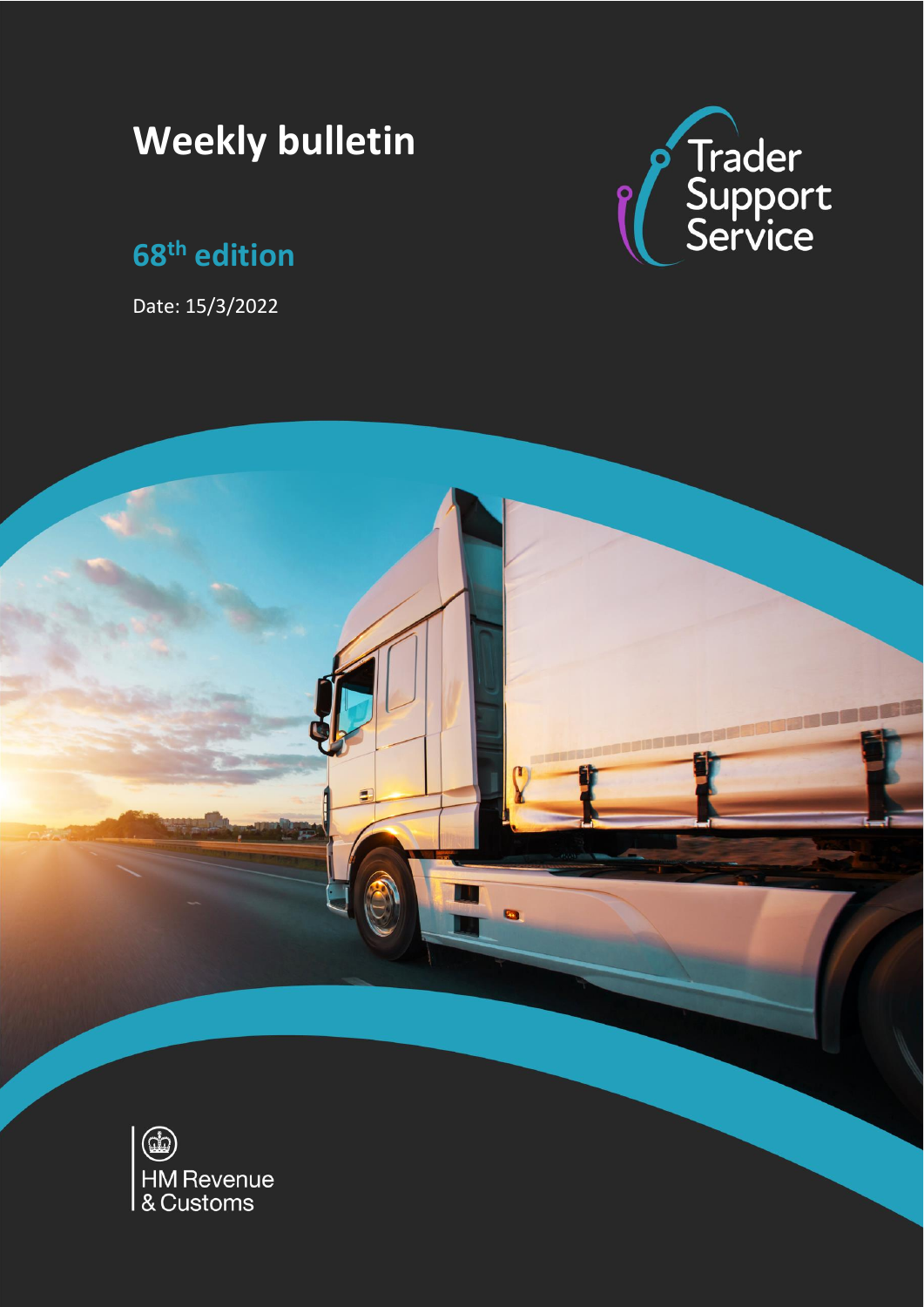

## **Trader Support Service (TSS)**

## **Weekly bulletin: Key updates to support you**

### **Contents**

- TSS in action: NI pharmacy successfully submits their supplementary declarations following support from TSS consultants
- Reminder: Update on how to declare goods that have been valued using methods 2, 3, 4, 5 and 6
- Together we can improve HMRC services
- Apply to the UK Trader Scheme for goods not 'at risk' of moving to the EU
- Apply for and use your own Duty Deferment Account (DDA)

### **TSS in numbers**

#### **44,805**

The number of businesses now registered on TSS, with over 19,816 signing up since 1 January 2021.

#### **544,441**

The total number of reported goods movements created by TSS since 1 January 2021, involving over 1,920,535 consignments.

#### **92,789**

The total number of inbound calls to TSS since 1 January 2021, with over 301,884 outbound calls to support traders.

**www.tradersupportservice.co.uk**

Copyright © 2021 Trader Support Service. All rights Reserved.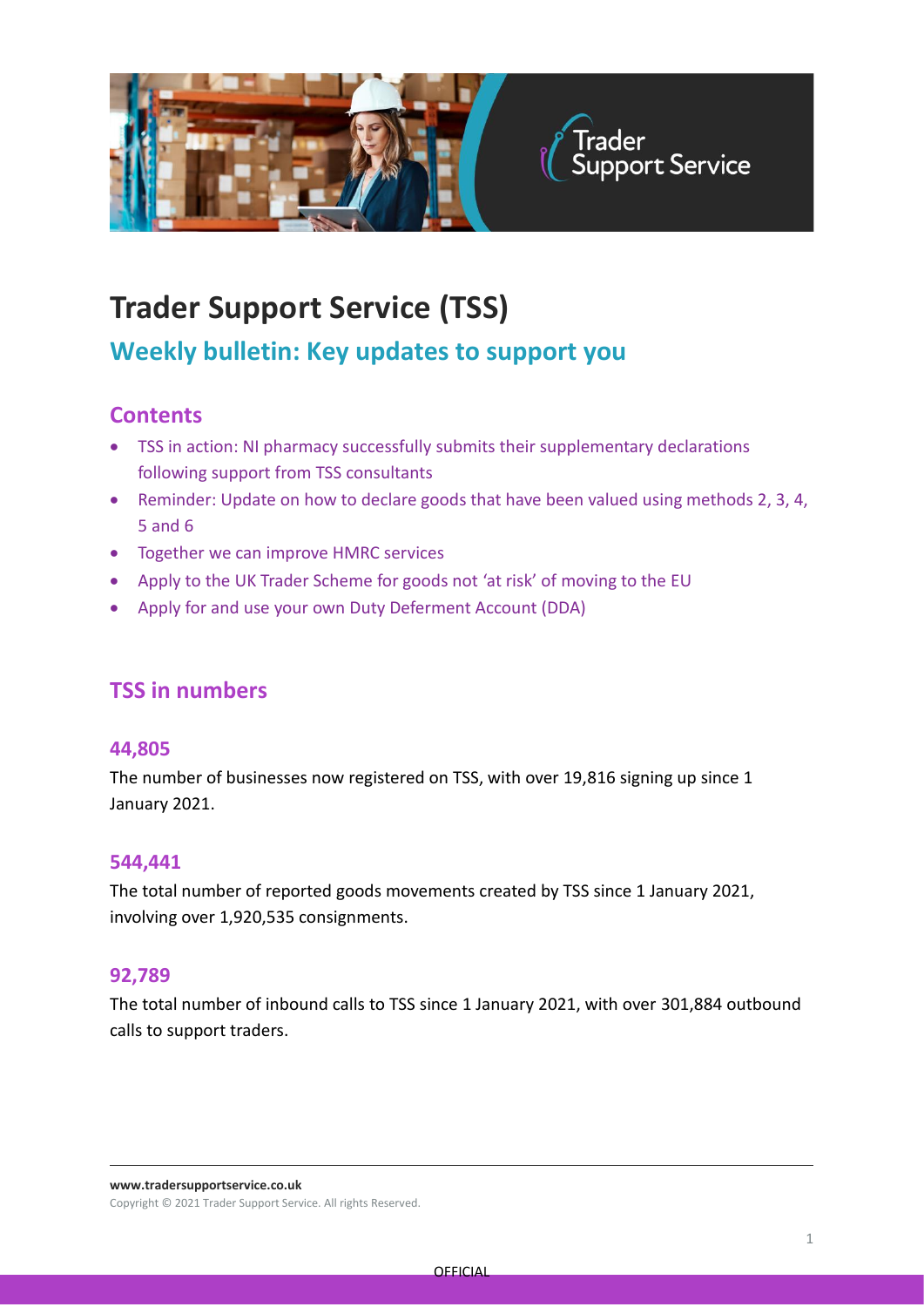

## **TSS in action: NI pharmacy successfully submits their supplementary declarations following support from TSS consultants**

O'Brien's is an independently owned pharmacy based in Northern Ireland (NI). The business had been having considerable trouble understanding how best to use TSS to submit their backlog of over 90 supplementary declarations.

Two TSS consultants arranged screen-sharing sessions with O'Brien's and explained how they could use the TSS system to successfully submit their declarations.

*"We were having difficulties using TSS but after a number of calls and support, we went away a happy trader!"* said a grateful contact at the pharmacy.

If you are struggling to use TSS don't worry – we can help you to use the system in a way that is most beneficial for your business. Just call the TSS helpline on 0800 060 8888 (from 7:30am to 10:30pm seven days a week) or [raise a request](https://www.tradersupportservice.co.uk/tss?id=tss_contact_us) on the TSS portal.

## **Reminder: Update on how to declare goods that have been valued using methods 2, 3, 4, 5 and 6**

If you usually use valuation method 2, 3, 4, 5 or 6 on your TSS declarations for movements to NI, you will need to complete your declaration differently from usual to ensure it can be successfully processed.

#### **Please read this [guidance on NICTA,](https://www.nicustomstradeacademy.co.uk/uncategorised/update-on-how-to-declare-goods-that-have-been-valued-using-valuation-methods-2-3-4-5-and-6/) which provides details on what information you should use to complete your declaration.**

This guidance applies to the following movement types made using TSS:

- All types of goods (i.e. standard and controlled)
- Movements from RoW-NI and GB-NI

**www.tradersupportservice.co.uk**

Copyright © 2021 Trader Support Service. All rights Reserved.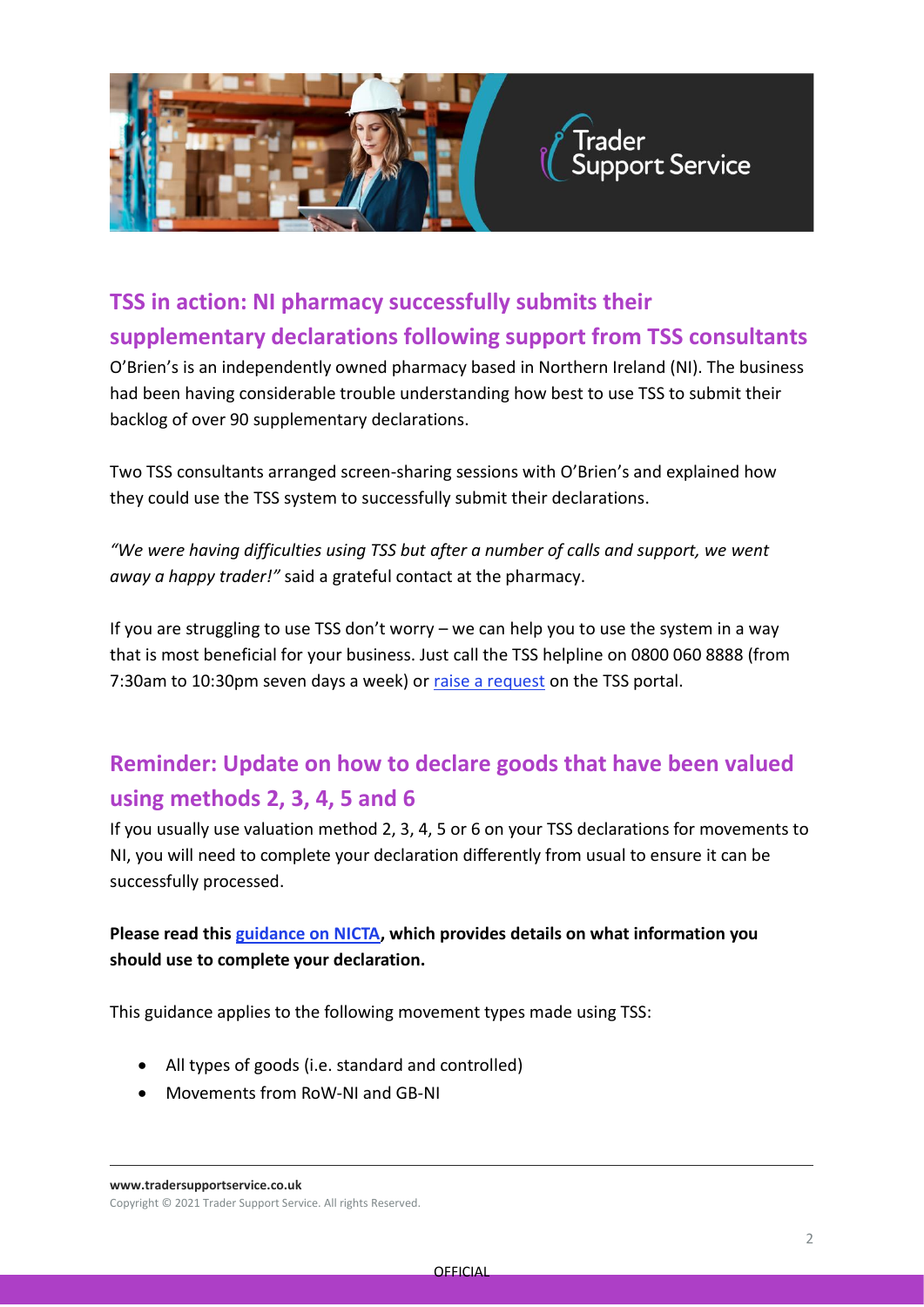

Please note this is a temporary measure and does not indicate a change in policy or the approach to valuing the goods.

Please contact the [TSS Contact Centre](https://www.tradersupportservice.co.uk/tss?id=tss_contact_us) on 0800 060 8888 if you have any questions.

#### **Together we can improve HMRC services**

We want to improve the HMRC services you use but can only do this with your help. We would especially like to chat with sole traders or businesses with fewer than 50 employees that are based in:

- NI and import from GB or another non-EU country
- NI and export to a non-EU country other than GB
- GB or another non-EU country, and export to NI

Please provide your details [here.](https://forms.office.com/r/FYHVVrSK51)

## **Apply to the UK Trader Scheme for goods not 'at risk' of moving to the EU**

If you are moving goods from GB to NI and those goods are to remain in NI, you should declare your goods not 'at risk' of moving into the EU to avoid becoming subject to EU import duty. To do this you will need to become authorised under the UK Trader Scheme (UKTS).

To review the eligibility criteria, and to make an application, visit the UK Trader Scheme page [on gov.uk.](https://www.gov.uk/guidance/apply-for-authorisation-for-the-uk-trader-scheme-if-you-bring-goods-into-northern-ireland) We recommended that you allow sufficient time for the application process and apply at least a month before you intend to move your goods.

Some key points to consider:

**www.tradersupportservice.co.uk**

Copyright © 2021 Trader Support Service. All rights Reserved.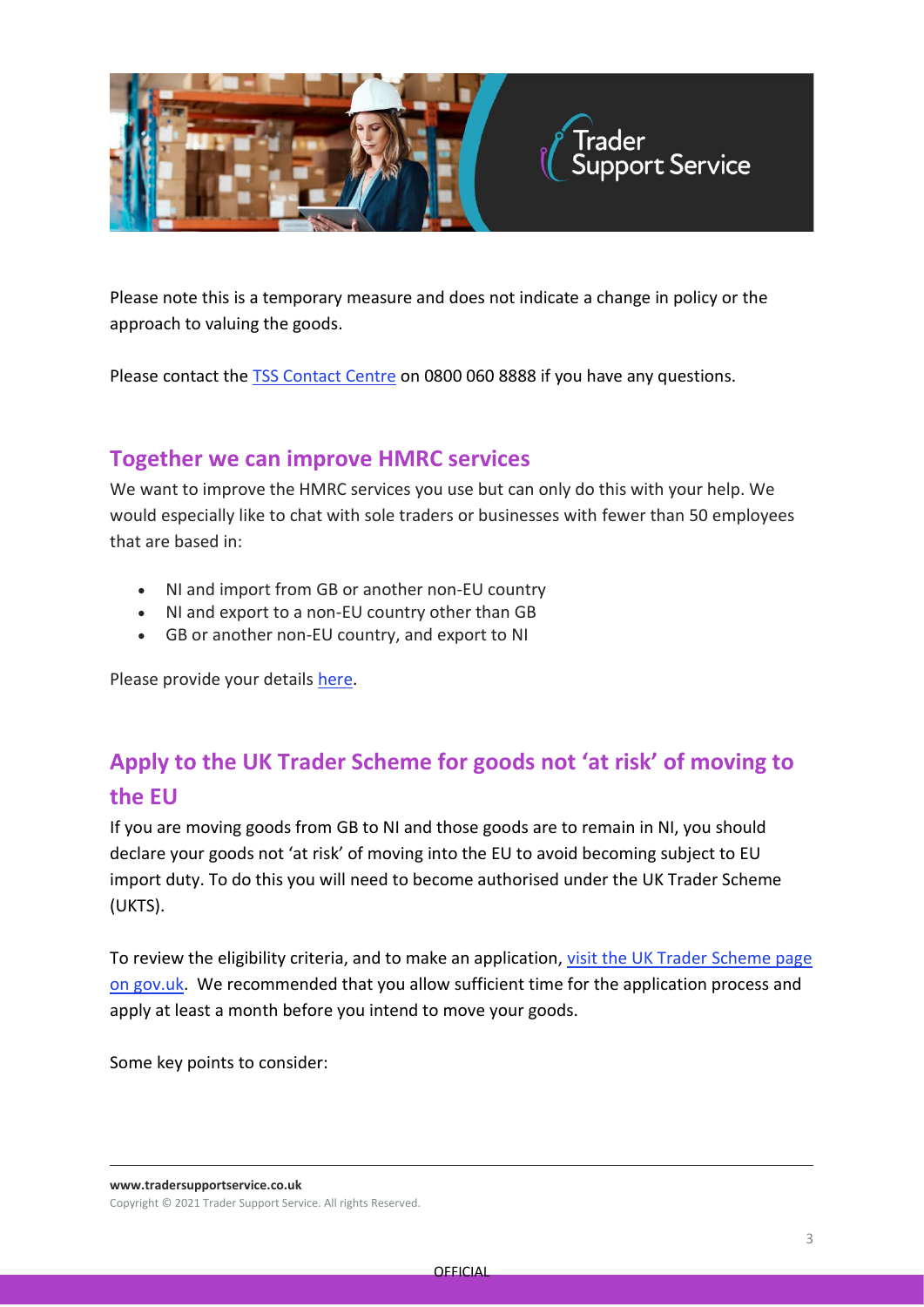

- You should be moving goods from GB to NI, with your goods for sale to, or for final use by end consumers located in the UK
- You will need to demonstrate that your goods are:
	- o Not 'at risk' of moving to the EU by being able to show records, systems, controls and evidence of your GB to NI movements
	- $\circ$  For sale to, or provided for final use by, end consumers located in the UK
- You must meet the [qualification criteria](https://www.gov.uk/guidance/apply-for-authorisation-for-the-uk-trader-scheme-if-you-bring-goods-into-northern-ireland) for the scheme

For further information about how to apply click [here.](https://www.gov.uk/guidance/apply-for-authorisation-for-the-uk-trader-scheme-if-you-bring-goods-into-northern-ireland)

#### **Apply for and use your own Duty Deferment Account (DDA)**

Using your own DDA account allows you to delay paying most customs or tax charges when you import goods or release goods from an excise warehouse.

Both traders and agents/intermediaries can apply for a DDA.

As an agent or intermediary, submitting customs declarations on behalf of a trader, you may use either your own DDA or your trader's, provided that your trader has authorised you to act on their behalf.

To apply for a DDA for use in NI, please provide all required information for your application to be processed. HMRC aims to process the application as soon as possible but it may be longer before you are able to use your DDA as a Customs Comprehensive Guarantee (CCG) is also needed for all NI DDA applications.

You should aim to apply as soon as you can. More information about how to apply can be found [here.](https://www.gov.uk/guidance/check-which-type-of-account-to-apply-for-to-defer-duty-payments-when-you-import-goods)

Once your application has been successful, refer to this [guidance](https://www.nicustomstradeacademy.co.uk/pdf/how-to-make-your-duty-payment/) on NICTA on how to add the DDA details to your TSS profile and your CDS Financial Dashboard.

**www.tradersupportservice.co.uk**

Copyright © 2021 Trader Support Service. All rights Reserved.